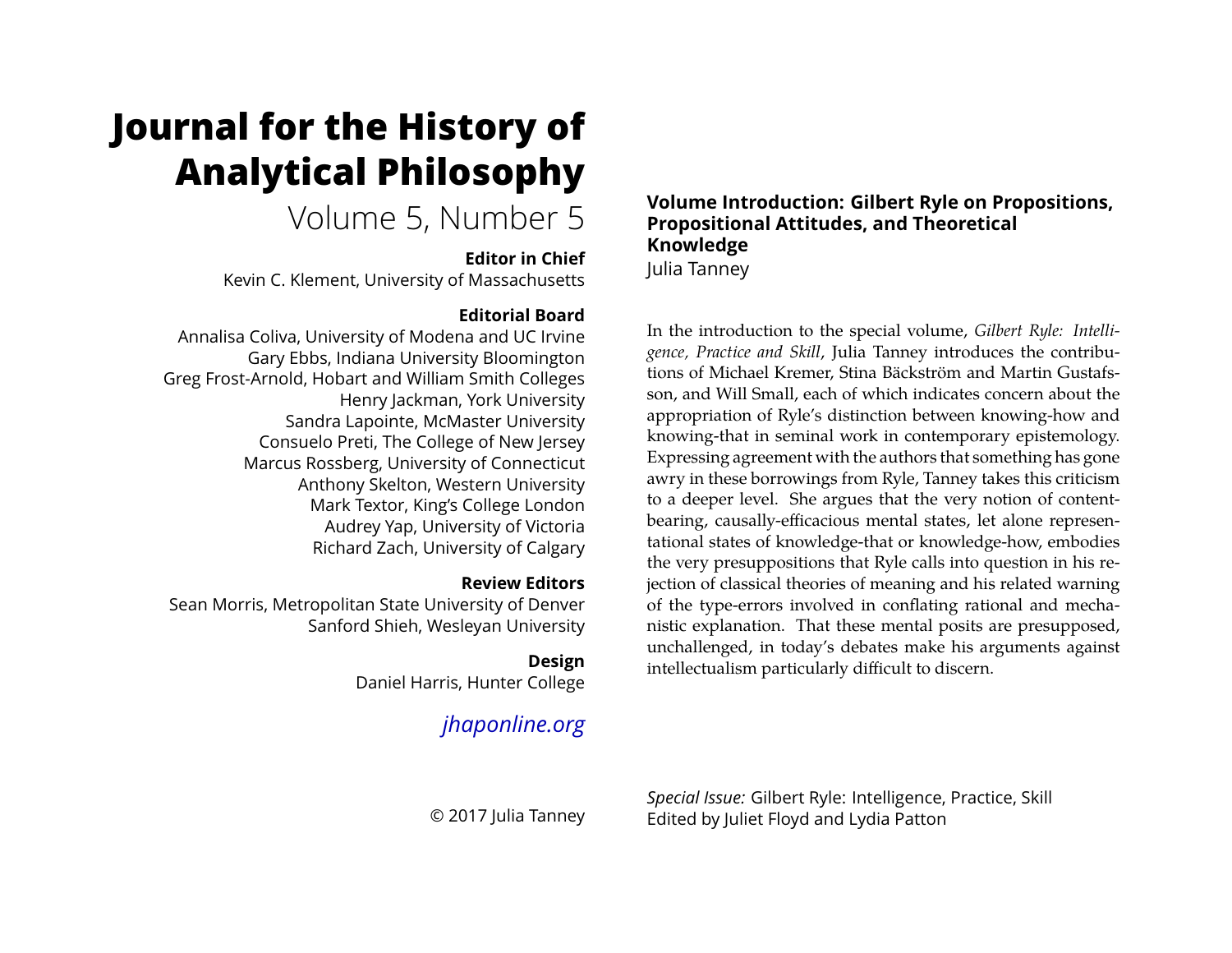# **Volume Introduction: Gilbert Ryle on Propositions, Propositional Attitudes, and Theoretical Knowledge**

Julia Tanney

#### **Introduction**

This special issue of the *Journal of the History of Analytic Philosophy* features critical discussions of recent work in epistemology that engage with the writings of Gilbert Ryle. The particular focus of concern is with Ryle's distinction between "knowledgehow" and "knowledge-that" and his regress arguments against the intellectualist. Alarmed that Ryle is often accused of an "anti-intellectualism" which reduces to mechanical habit, each paper offers suggestions as to how one might find material for a middle ground between intellectualism and anti-intellectualism (thus understood) in Ryle's discussion of dispositions, capacities, abilities and tendencies and in his distinction between habit and repetition on the one hand and skill and learning on the other. Important themes from Ryle's work emerge and the authors offer their insights, by and large within a spirit of cooperation with the burgeoning epistemological literature on "knowledge-how".

Their correctives come as much-needed relief, for at the centre of arguments in epistemology to which these papers allude are those that explore whether knowledge-how is propositional knowledge, whether Ryle takes knowing how to be a distinctive kind of non-propositional state, and whether a reasonable intellectualist might hold that the action is guided by propositional knowledge in such a way that this does amount to some sort of prior theoretical operation. These explorations occur

against a background in which Ryle is interpreted as advancing behaviourist views, denying the existence of mental states, clinging to a verificationist theory of meaning, or espousing a form of anti-realism about dispositions, and whose targets in his discussion of intellectualism, if they can be discerned at all, are directed toward a "straw man". The context, thus, is one in which some of the very assumptions that Ryle was so keen to dismantle are so entrenched that his arguments are practically impossible to fathom.

To bring this home, however, will involve examining the topics of concern within the context of Ryle's rejection of traditional theories of meaning whose key tenets are implicitly accepted in discussions in analytic philosophy of mind and epistemology today. Thus, after introducing the critical articles that make up this special volume, I shall mark out a particular trail through his body of work which allows us to grasp the radicalness of his views in philosophical logic, how these affect the logical implications or saying-power of expressions using, for example, the verb "know", and, finally, what disturbed him about the rationalism embodied in, among other topics, the philosophy of language, mind, maths, and morals. As we shall see, a *fil conducteur* throughout this tour concerns the notion of a proposition and, correspondingly, that of a propositional attitude understood as a particular type of mental state. Much of the difficulty of assimilating Ryle into contemporary epistemology and philosophy of mind is due to the fact that these philosophical notions, highly problematic from Ryle's point of view, are simply taken for granted in today's discussions.

\* \* \*

Michael Kremer sets the context of current debates in epistemology by quoting a key passage in which Ryle complains that philosophers have not done justice to the familiar distinction between knowing that something is the case and knowing how to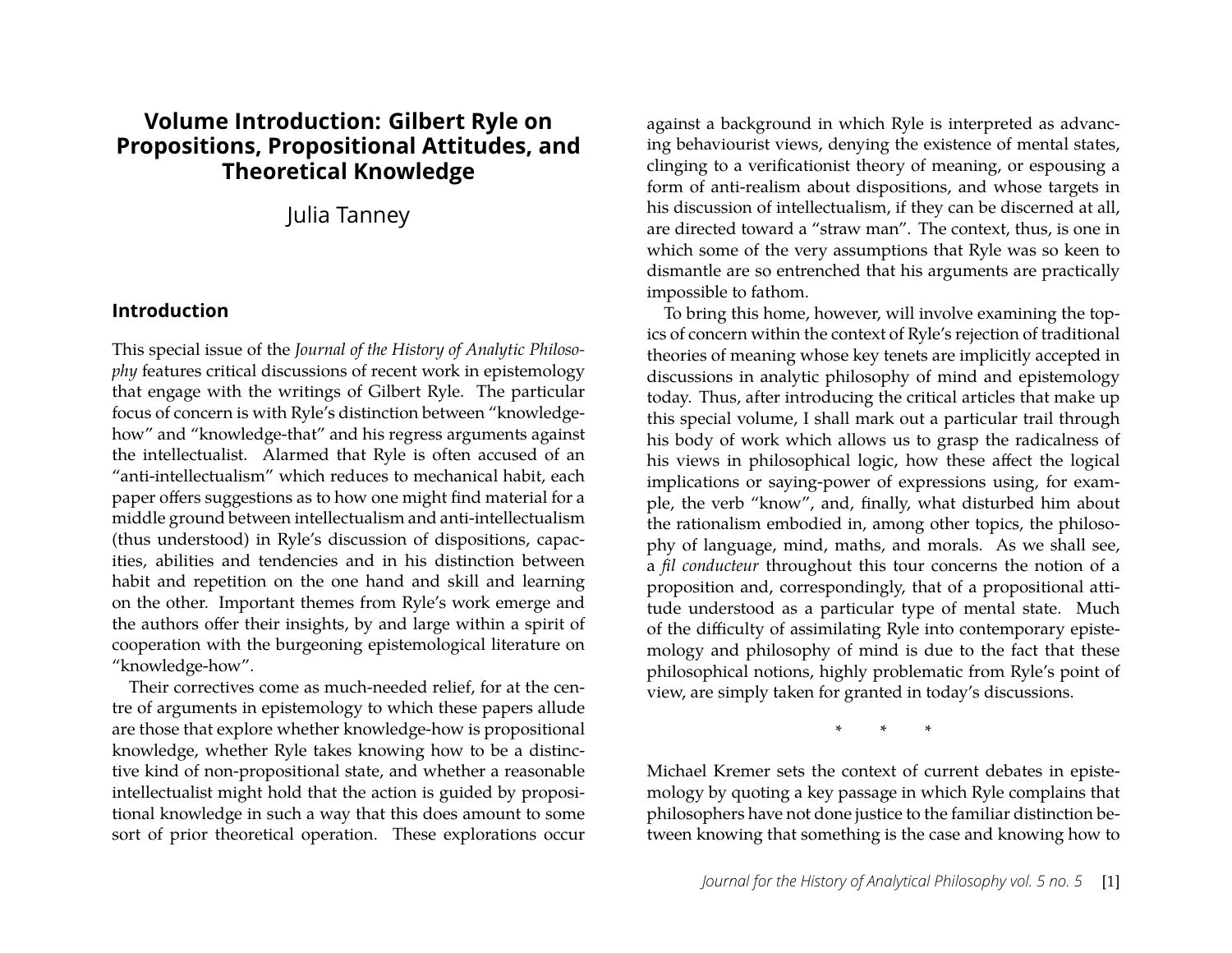do things. They focus on the discovery of truths or facts, while either ignoring "the discovery of ways and methods of doing things" or by attempting to reduce ways of gleaning knowledge to the discovery of facts. In assuming that intelligence "equates to the contemplation of propositions and is exhausted in this contemplation" they face a vicious regress. For, as Kremer says, summarising the argument, "intelligent acts must be backed by intelligent internal acts of considering regulative propositions, which in turn must be backed by further intelligent internal acts of considering meta-regulative propositions, and so on, *ad infinitum*."

Kremer's approach to the topic of intellectualism and the distinction between "knowledge-how" and "knowledge-that" is distinctive and unique, for instead of considering the topic atemporally, or in the light of today's concerns, he turns to the preoccupations of those in an array of disciplines who were likely to have influenced Ryle at the time he was writing. In "Ryle's 'Intellectualist Legend' in Historical Context" he takes on the challenge, posed by at least one of the early reviewers of *The Concept of Mind* and still alive in the epistemological literature today, that Ryle's opponent "intellectualist" was a straw man. Kremer sets out to show whose views were in the target range with a detailed examination of the decades-long debate between intellectualism and anti-intellectualism that spanned the disciplines of psychology, economics, political science, and sociology, as well as philosophy while Ryle was writing, with special emphasis on the way this dialectic played out between the two World Wars. It is a common assumption today that since Ryle argued vociferously against intellectualism, which he dubbed "the prevailing doctrine of the time", he could safely be called an "anti-intellectualist". Kremer warns us against this assumption.

Using what he calls "indirect evidence" from books Ryle owned and comments he made in margins, Kremer argues that

Ryle would have been well aware of particular disputes across a variety of disciplines. He suggests that philosophers such as G. F. Stout and Ryle's own colleague Susan Stebbing represent the intellectualist; the psychologist Wilhelm Wundt, the political scientist Wallas, and the social scientist McDougall speak out in favour of the anti-intellectualist. But the latter group, who tended to emphasise instinct, emotion, subjective feelings, impulses, volitions, non-rational, and simple automatic behaviour are not espousing a position congenial to Ryle, who, Kremer argues, would have had no truck with it either. Both, he claims, over-intellectualise the intellect. Kremer argues that Ryle is trying to steer a middle ground between intellectualism and (what has become known as) "anti-intellectualism". Ryle's discussion of "knowledge-how", instead, emphasises the important aspect of human rationality as a capacity for reasonableness, or the capacity to get things right, that does not depend on prior deliberation or theoretical reasoning.

In "Skill, Drill, and Intelligent Performance: Ryle and Intellectualism", Stina Bäckström and Martin Gustafsson also diagnose a misunderstanding in those who view Ryle as an "antiintellectualist" in the sense Kremer identifies above. Urging that we reexamine what it means to *think about what we are doing* so that it does not fall foul either of the regress or collapse the notion of *being guided by instruction*, they draw attention to the type-distinction Ryle makes between intelligent action which involves skill and learning on the one hand and mechanical habit, consisting of mere repetition and drill, on the other. This category distinction, they argue, can best be understood as a difference in *form* in which understanding, variability, learning, being open to—and (I would add) adjusting one's performance in the light of—criticism, using one's judgment in novel situations, becoming a self-critic, and so on, play an essential role. The introduction of such factors does not involve a causal claim to the effect that every skilful performance must have resulted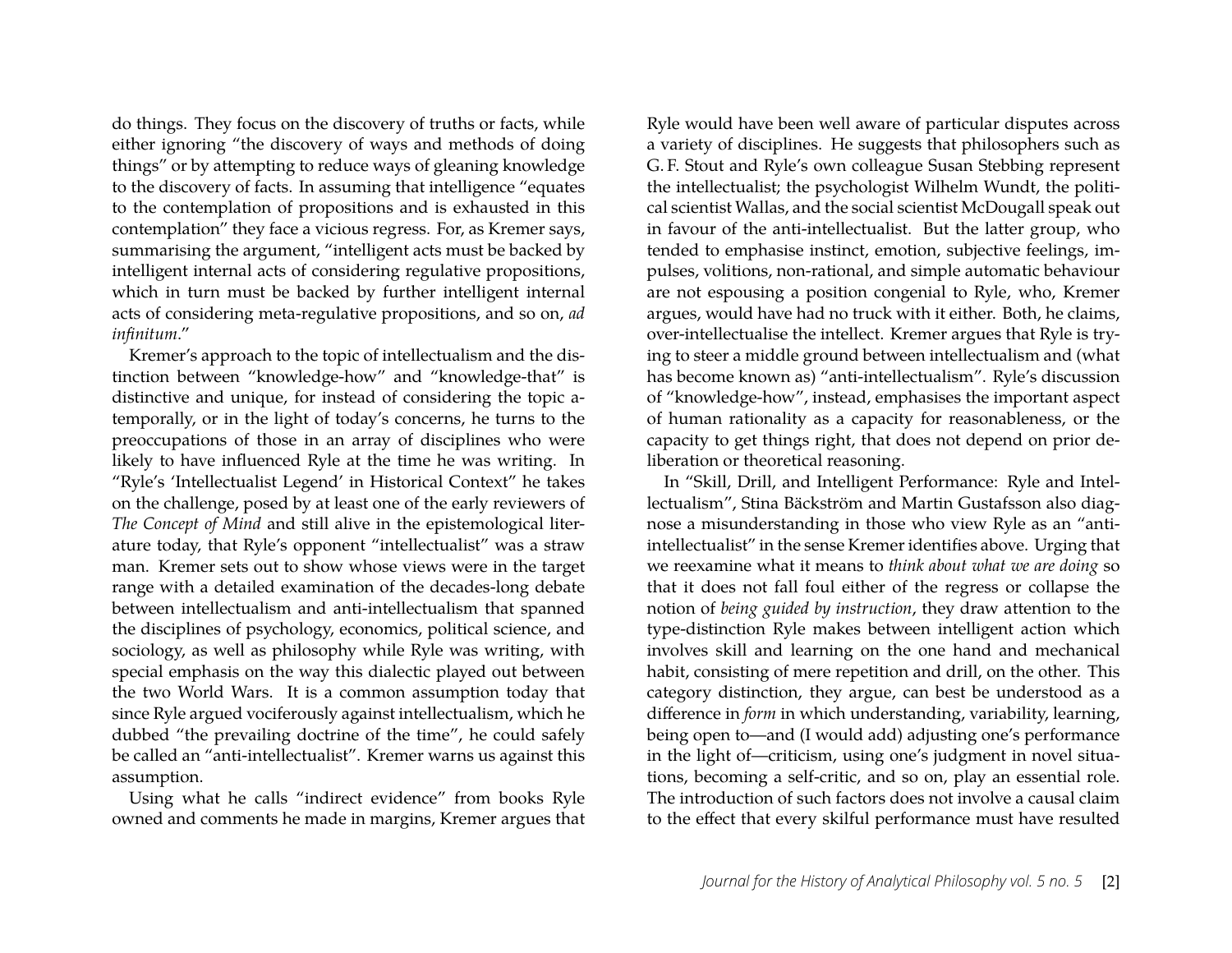from learning and training in which such activities occurred. It is rather to say that the characterisation of a performance as skilful opens up a logical space in which questions about criticism, correction, and talk about one's own judgment, past efforts, and attempts to get it right are appropriate. This contrasts with how such issues are inappropriate, irrelevant, or evince a misunderstanding if we were to pose them when the performance is a matter of mere habit or the training mere drill.

By way of analogy, the authors consider Ryle's discussion of dispositional concepts and his example of a bird flying south. To characterise the bird as *migrating* opens up the logical space one embodied in the biological concept of migration—to advance a more pregnant, or "thicker" explanation in response to the question "Why is the bird flying south?" than one which would nominate a prior event to answer a straightforward causal question. Similarly, the difference in logical space that is opened up by introducing characteristically mental concepts, such as *thinking*, will be neglected if one insists on taking the verb to name an occurrence. Of course, we might add, there is such a thing as deliberating ahead of time, of putting down the tennis racket in order to picture or describe in one's mind the moves to be made. But this kind of exercise, which may indeed be part of learning, far from being a necessary concomitant of performance we may characterise as thoughtful, will hardly be likely to help the player during a match. Instead, the required notion of thinking needs to be understood much more broadly, such that criticism and correction—indeed, the very question, "why did you do it like that?"—is relevant. This question would still be in the picture even if, on occasion, the answer "it was a mistake" admits that a particular move was aberrant.

Bäckström and Gustafsson argue that this way of understanding what Ryle was doing in giving his "dispositional analysis" of mental concepts belies the claim that Ryle was a reductive behaviourist, as certain philosophers continue to insist. Ryle's aim was to preserve the distinction between intelligent action and, say, mechanical habit or mere repetition, but to do so in a way that avoids the regress threatening the intellectualist construal of intelligence.

Will Small, in "Ryle on the Explanatory Role of Knowledge How", registers a complaint—in tandem with the other authors—that today's focus on "whether or not knowledge how is propositional knowledge" tends to obscure Ryle's real concern, namely "how human behaviour comes to be invested with those 'qualities of mind' that are the markers of intelligence". This can only be appreciated, he suggests, if we look at the central chapters of *The Concept of Mind* as a unity, and not simply, as epistemologists tend to do, at Ryle's explicit discussions of knowing-how and knowing-that. We will see that Ryle's primary goal, according to Small, is to show what difficulties attend the idea that explanation of action, whether in terms of motive, intention, voluntariness, or reason, is to be cashed out by an explanation of a bodily movement produced by an inner, "mental" cause. Just as voluntary, intentional, and rational action are not mere movements derivatively promoted in virtue of having been caused by inner mental states, events, or processes that we call "volitions", "intentions" and "reasons", respectively, nor is intelligent action mere behaviour that has culminated from inner intellectual operations. According to Small, Ryle's goal is to reject *causalism*, thus described, and instead to offer "a dispositional alternative—without, however, lapsing into a merely mechanical, or animal, or sub-rational or non-rational dispositional explanation of the relevant aspects of human action."

Small expresses alarm at the double suggestion that Ryle takes knowing-how to be a distinctive kind of non-propositional state and that, in order to reveal Ryle's true aims, the argument against the intellectualist should be reformulated in such a way as to make room for a "reasonable intellectualist". A reasonable intellectualist would be one who holds that action is "guided by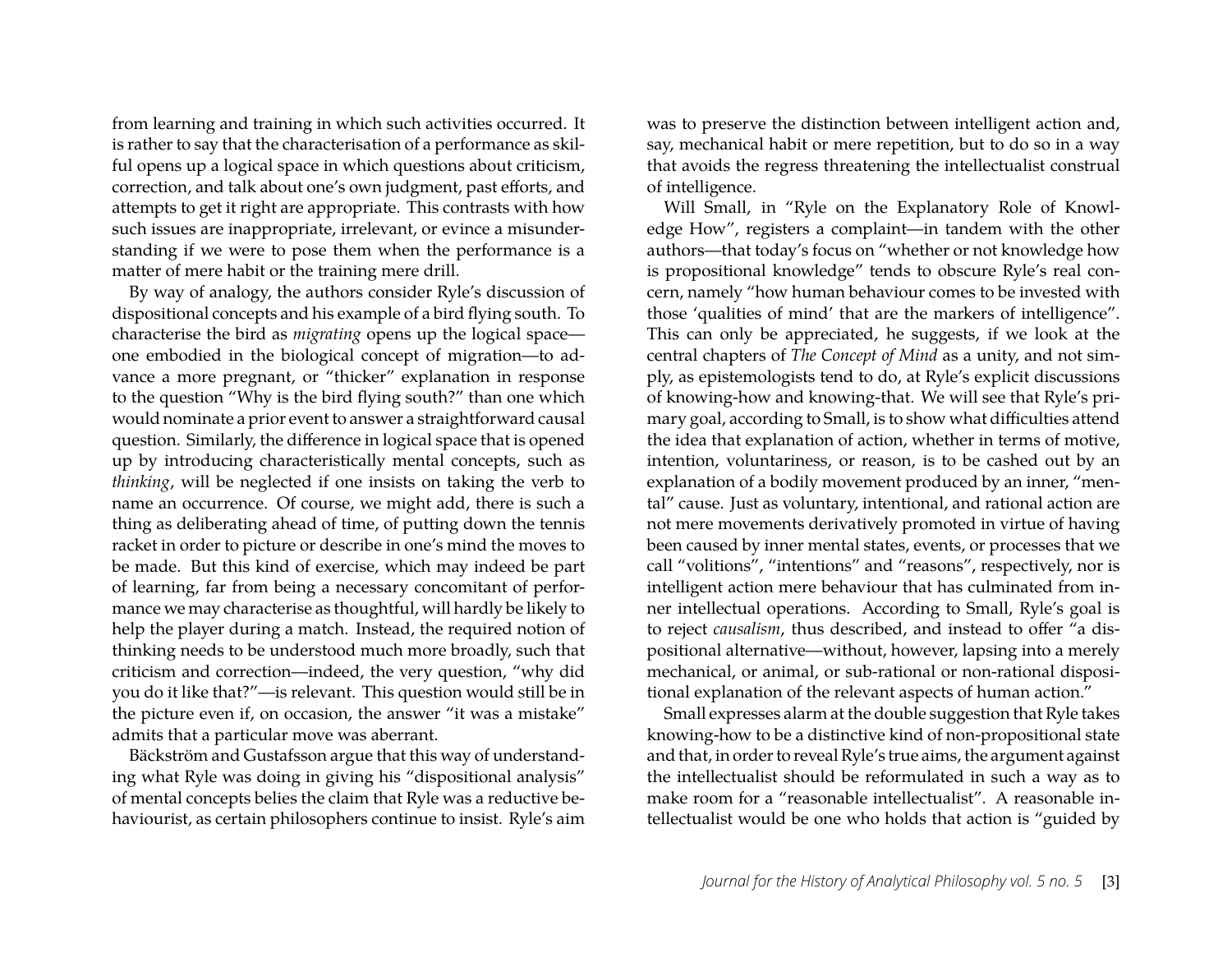propositional knowledge" in such a way that it does not involve prior theoretical operations. Small's argument against this move (which he also attributes to Ellen Fridland) involves exploiting a particular ambiguity in what is involved in "being guided by propositional knowledge". Suppose it is true, he says, that as Ginet puts it, "I exercise (manifest) my knowledge *that* one can get the door open by turning the knob and pushing it (as well as my knowledge *that* there is a door there) by performing that operation quite automatically . . . without formulating (in my mind or out loud) that proposition or any other relevant proposition" [\(Ginet](#page-15-0) [1975,](#page-15-0) 7). Then, says Small on Ryle's behalf, such an individual is likely to know that there are many ways of opening the door. Some of these would not and some would count as intelligent. Even on the assumption that he made an intelligent selection from this stock of knowledge, his execution of it can still be assessed as intelligent or not.

If practical knowledge amounts to "propositional knowledge of special kinds of facts known under a practical mode of presentation" we are nonetheless owed a story about the assumed intelligence of the marshalling of this propositional knowledge. (Not to mention, it seems to me, a story about the assumed intelligence with which we respond to this mode of presentation.) When the opponent responds, as he must, that theoretical operations peter out eventually and automatic responses take over, Small accuses him of not meeting his own goals of giving us an account of how these automatic responses can be part of an account that renders the various aspects of a skilled movement intelligent.

In a discussion that has by now become urgent, Small wonders what it could possibly mean to construe propositional knowledge as inner mental states "guiding" behaviour. Small acknowledges that philosophy of action is rife with the image of an agent and/or her mental states "guiding" her bodily movements but notes that as far as he is aware, nobody has been able

to navigate between the two following unacceptable alternatives. If the "guidance" is something that happens *to* the agent, it does not amount to "his" guidance. If guidance itself involves a series of actions (as he suggests above) then a regress threatens. It is thus no accident, he says, that Ryle's "unreasonable" intellectualism targets a phenomenon in which it at least makes sense to talk of being guided by one's apprehension of truths.

\* \* \*

In what follows I shall attempt to weave together some of the themes treated in the discussions above within the context of Ryle's views in philosophical logic and the role of philosophy, and the way these are manifested in his discussion of mental concepts. Understanding his arguments involves appreciating his departure from a tradition that drives much philosophical discussion today. His early concern to understand how philosophy could steer a path between excessive postulation of transcendent entities on the one hand, and (what he called) the "subjectivist, idea-psychology" of Locke, Hume, Mill, on the other, reemerge in philosophy of language and mind with the notions of propositions and propositional attitudes—and in the many and various disciplines that borrow this form of discourse. For the widespread belief that mental verbs such as "wants" or "believes" pick out inner states of an individual and are the vehicles of content also straddles uncomfortably the excessive postulation of transcendent entities—under the guise of semantic or propositional "content"—and the theory of ideas that has been imported with very little change by those who take this content to be a matter of internal representations. Indeed, the puzzling juxtaposition of rational guidance and law-governed processes that Small detects in philosophy of action is already thoroughly entrenched in the accepted canon—within which today's epistemological debate is framed—that mental verbs such as "be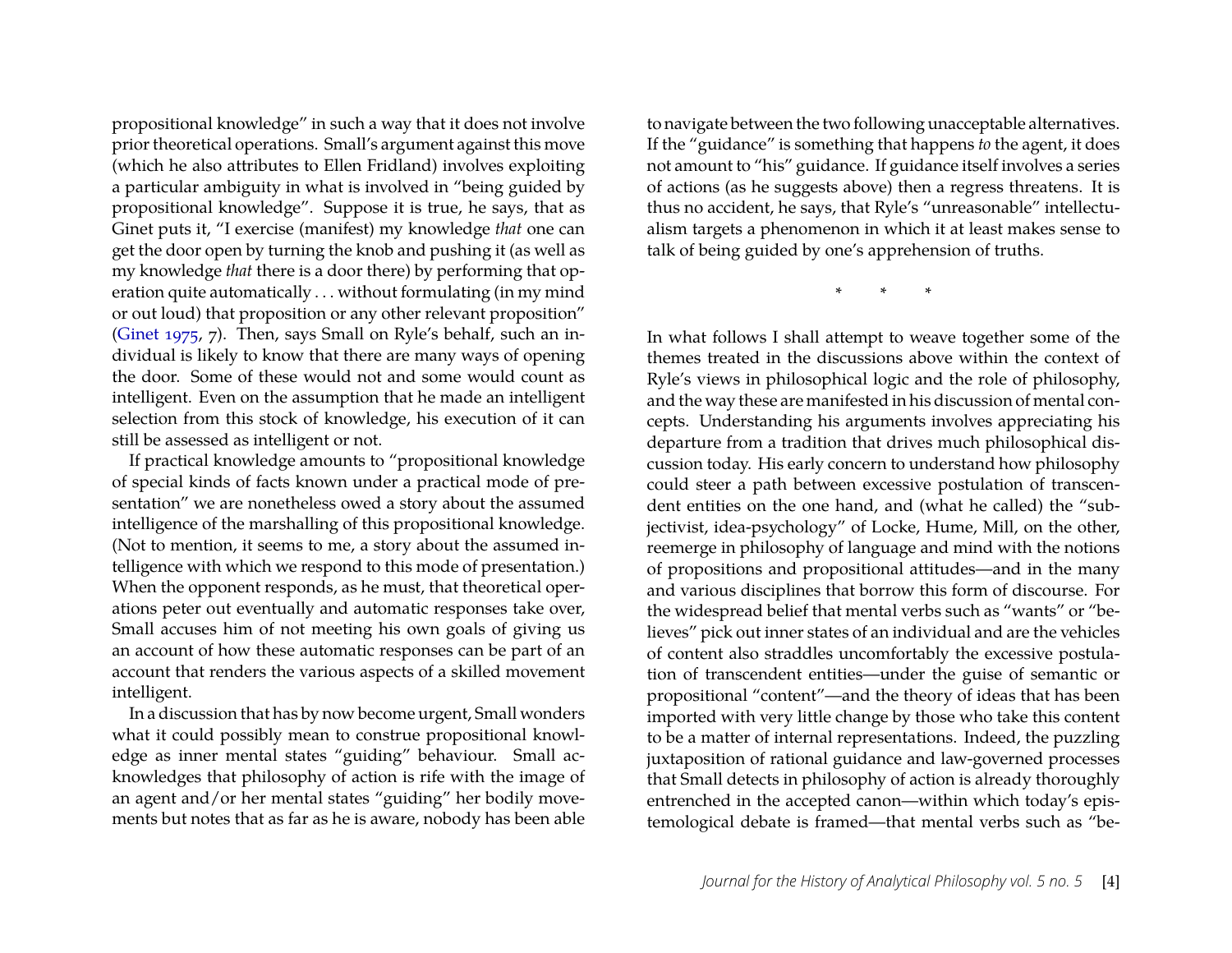lieves", "thinks", "wants", and so on pick out inner, causally efficacious, representational states.

Ryle's express aim in philosophy was to undo the tangles and knots in which philosophers, in particular, become caught when they start to consider expressions involving abstractions. It is at this point that we tend to become misled by grammatical *prima facies* or worse: we tend to import "moribund" doctrines of meaning in our attempt to display the logic or (as I shall call it) the saying-power of these expressions. We should thus recognise that Ryle's many examples of the function of sentences containing verbs and adverbs we classify as "mental" are not part of the construction of a theory of belief, knowledge, or intelligence. Nor, by parity of reasoning, should he be expected to be offering an account of skill, habit, capacities, or dispositions rather than just noting some of the similarities and differences between them, including points at which they merge. They are reminders of just a few of the core and well-established roles of live sentences to which these expressions contribute. But these reminders have a particular purpose: they are intended to function as correctives or rebuttals to any putative theory or account of the meaning of these expressions that would deprive them of their power to play these central roles. To put the point even more forcefully, the evidence is not (merely) that because he declared his dissatisfaction with "isms" in philosophy, or declared that the philosopher's role was one of clarification, we are misguided in attributing to him positive theories. It is rather that his view of how verbs, adjectives, adverbs, noun phrases, and so on, contribute to the sense or what-is-said in live sentences *forbids* the construction of such accounts. To understand the radicalness of this view from today's perspective, some background is in order.[1](#page-5-0)

#### **Philosophical Logic**

Ryle saw himself as among a group of philosophers, including Husserl, Meinong, Frege, Moore, and Russell, who were revolting against the "idea-psychology" of Hume and Mill, demanding the emancipation of logic from psychology. A certain view of meaning, tracing back to Plato's theory of Forms, seemed to provide these philosophers with an escape-route from subjectivist theories of thinking. In spite of the fact that their actual wrestlings with conceptual difficulties involved no direct intuitings of super-observational objects, existing outside space and time, Husserl nonetheless talked of intuiting essences, Moore of inspecting concepts, and Russell of acquaintanceship of universals. It was supposed to be these objects of a higher-order, with pride of place given to the propositions with which we became directly acquainted, that we grasp in thought and judgement.

The problem is that the view of meaning implied by these metaphors fails from the start. According to Ryle, Russell, when writing *The Principles of Mathematics*, came to see what the later Plato had realised in *Parmenides*. Some words and phrases do not function as "mentioning expressions" at all, so they do not designate or stand for objects, let alone Platonic essences or universals. Nor, we might add, do they designate properties, relations, events, processes or states of affairs. This holds not only for formal, "syncategorematic", expressions such as "some", "all", "if", "not", etc. but also—crucially—for any statement that is to be elucidated—or as I shall put it, whose saying power may be exhibited—by these logical concepts. Consider live verbs. The contribution to the meaning of the sentence made by the word "knows" in "John knows the date of Easter" is neither captured by a list which conjoins John, knowledge, and a particular fact, nor, in speaking intelligibly about knowledge are we speaking

<span id="page-5-0"></span><sup>1</sup>What follows is a synthesis of my published work in which the topics broached here are developed in more detail. The reader will find in these articles full references to Ryle's work from which my description of his pro-

gramme has developed. A sample includes [Tanney](#page-15-1) [\(2009a](#page-15-1)[,b](#page-15-2)[,c,](#page-15-3) [2011,](#page-15-4) [2013,](#page-15-5) [2015,](#page-15-6) [2017\)](#page-15-7).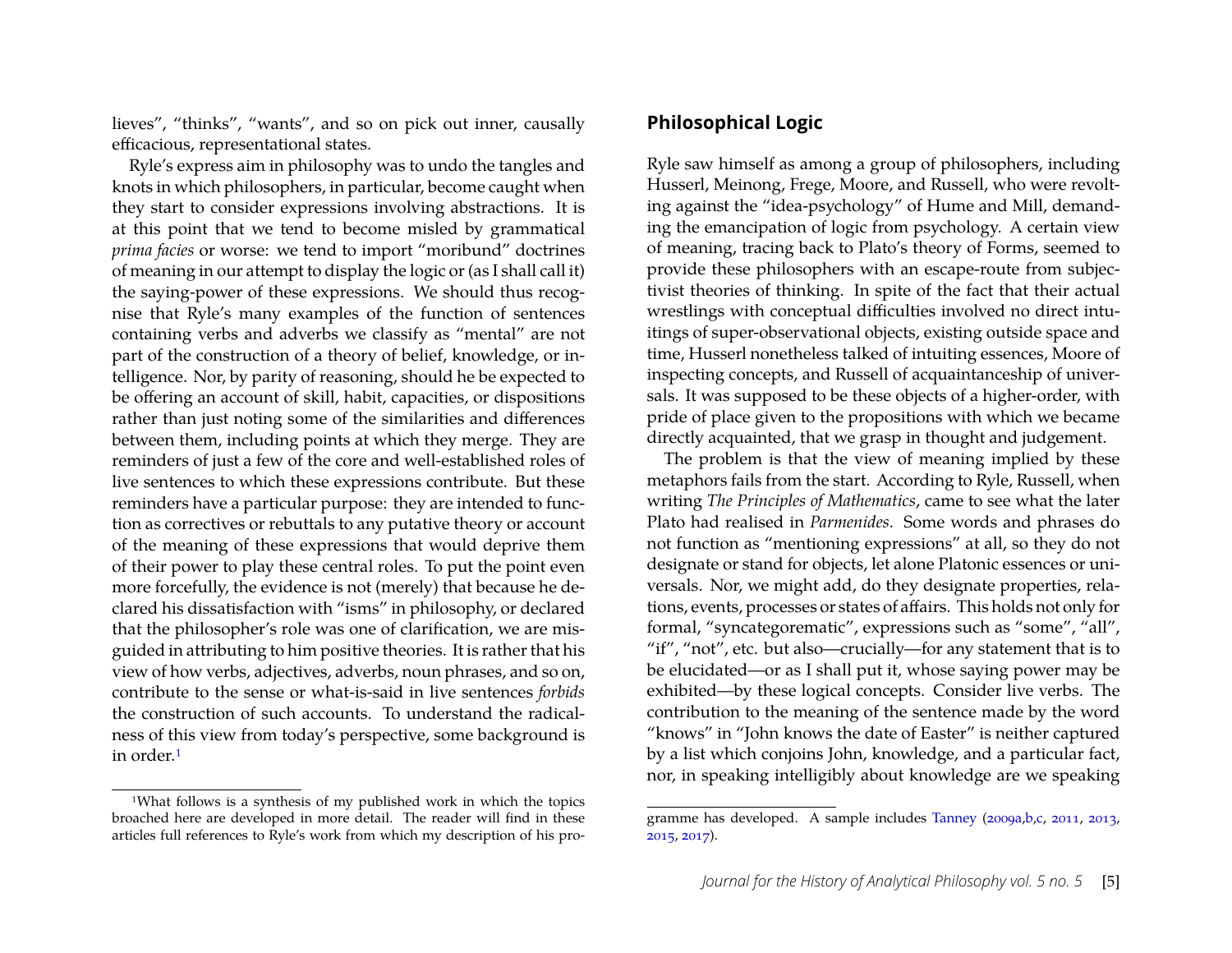of a mental process (or state) that is distinct from but connected to another state of affairs which is known. To repeat: the saying power of such sentences is not revealed by supposing that (for example) the live verb "knows" contributes to the meaning of the complete sentence by referring to some entity in (much) the same way as "John" designates my husband. Nor, by parity of reasoning, can the saying-power of "John knows that I will be making dinner tomorrow" be captured by a list which conjoins John, Knowledge, and that which (whatever it is) is alleged to be mentioned in the noun-clause that complements the verb.

Like the logical constants, live verbs and (and their noun phrase complements) are also *auxiliary* to complete sayings. So, too, incidentally are proper names. Except in certain circumstances, though indeed they serve to designate, they *say* nothing by themselves, and thus Russell's doctrine of incomplete symbols was mistaken in thinking that proper names of any sort (including logically proper names) should set the standard for completeness in the first place. The naming of something, as Ryle and later Wittgenstein both insisted, is preliminary to sayings. These logical constants, live verbs, and complements are nonetheless significant, so it remains to be seen how they contribute sense to the sayings as wholes.

It had been common ground, Ryle reminds us, of different theories about the nature of concepts that by "concept" we refer to the meaning a word or phrase irrespective of the language in which the word occurs. We do not, however, convey what is signified by a live verb, adjective, or adverb and so on, by talking of the concepts *knows*, *thoughtful*, or*intentionally*. We find it more natural to use the corresponding abstract noun, which, in turn, promotes the tendency to suppose that in investigating knowledge, thought, or intention we are perceiving or intuiting essences of the abstract objects thereby designated. But if we reject the idea that this exercise could in principle accommodate what is said in complete sentences, what becomes of conceptual analysis? As philosophers, what are we doing if not inspecting these transcendent objects?

We should interject here that the philosophers who practice conceptual analysis today would suggest that it would be more in keeping with their practice to insist that the notion of object-inspection has a tendency to mislead. They take their cue instead from both Plato's Socrates and Moore whose actual practice of conducting their enquires involved inspecting the use of expressions in order to discern definitions or rules that govern their correct employment. Nonetheless, the supposition was and still persists that these words stand for or "express" a concept, from which pre-established, stable, timeless and communication- and other circumstance-independent meaning rules can be extracted. The proposition or truth-orfalsehood they combine to form is what we grasp in thought and judgment.

Ryle credits Wittgenstein with turning this notion on its head, in suggesting that sense or meaning applies in the first instance to complete (live) sentences. I credit Ryle with making the consequences of this game-changer explicit. Concepts are to be construed, *neither* as abstract objects *nor* as a timeless, independent compendium of rules that set conditions on the employment of the cognate expressions (verbs, etc.) which "express" them. It is the other way around: to talk about "the concept of knowledge" or "the concept(s) of mind" is a short-hand way of alluding to the saying-power of live sentences in which cognate verbs, such as "knows", or adverbs, such as "intelligently", etc., figure. To use Ryle's metaphor: the analogy of the meaning of a sentence and the meaning of its parts is not that of a molecule and the atoms of which it is composed any more than a human face is a molecule of which its profile, complexion and expression are atoms. Yet, just as we can discern the profile, complexion, and expression of different human faces in respect of these abstractible features, so can we discern the contribution word-meanings make to the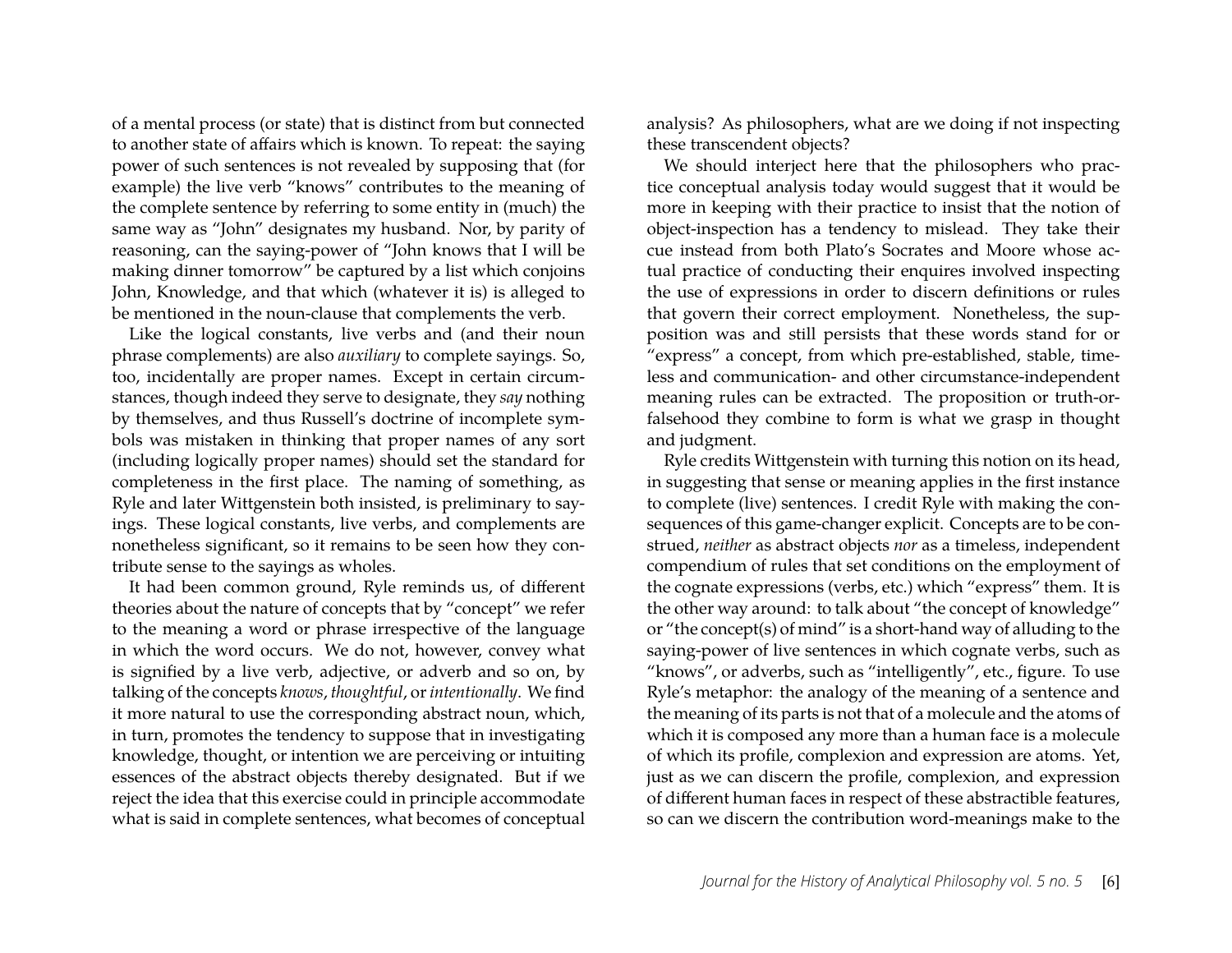sense of a sentence by the abstractible differences and similarities they make to the live sentences in which they play a role.

An elucidation of a concept then, involves looking at the discernible similarities and differences its cognate expressions (verbs, adjectives, adverbs, nouns, noun phrases) make to the complete sayings in which they figure. The *differences,* here, are important, since a given word will, like complex expressions and grammatical constructions, in different sorts of context, express ideas of an indefinite range of differing logical types and, therefore, with different logical powers. In these different contexts, that is, the same word or expression will contribute differently to what is said, as revealed in: the implications licensed, permitted, and forbidden; the compatibility or incompatibility with other related sayings or doings; its being evidence or grounds for or against other sayings; the manner required to be criticised and assessed, including, but by no means limited to, tests for truth or falsehood; the scale of liability to which the speaker is held accountable when in error and the number of ways she can go wrong; and so forth and so on. These ever-changing differences in the logical ties—the elasticities of significance of natural language expressions, even those that are core and well-established, constitute an additional obstacle to attempts to provide analytic definitions, a general account or theory, or the idea that the abstract noun such as "knowledge" (for example) functions to designate something that we grasp in thought.

Indeed, even the professional implements of philosophers the concepts of *proposition, concept, relation, application, aboutness, identity,* and *disposition* tend to lead philosophers into trouble of different kinds, as do those of *quality, substance, state, number, logical construction*, and even *category*. Philosophers' talk about categories, for Ryle, involves assertions about what sorts of combinations of certain factors with others would and would not produce absurdities. Only expressions (and not things) can be accused of absurdity, so it follows that category-propositions are semantic

propositions. They should be seen, not as introducing metaphysical or natural mysteries, but as short-hand ways of stating, for example, that the abstractible factors of propositions—the concepts in question—can only be substituted for others that would perform the same jobs. Given this understanding of the philosopher's concept of category, it would be pure myth, Ryle says, to imagine there is a finite number of categories, any more than there is a complete table of the varieties of grammatical constructions of English sentences. The ramifications of this for formal logic's contribution to philosophical investigation is remarkable. For although the symbols in a given code symbolism in formal logic may be adequate to display type-differences in some particular matter of concern, we can never say that they are adequate for the symbolisation of all possible differences in form.

Now, this would seem to deprive philosophy of its subject matter and—it must be said—in an important way, it does. There are no transcendent objects to study, no fixed, context-free rules that determine the application conditions for concepts, indeed no way of classifying the logical power of these words in advance or independently of studying the way they contribute to the saying-power of complete expressions in the contexts in which their (ever changing) elasticities will be revealed. If philosophical elucidation no longer amounts to the inspection of expressions through the slots of a logician's stencil or through the prisms of a scholastic classification system, what is a philosopher to do? Ryle's response: She can attempt to dissolve puzzles and apparent contradictions that arise when, for example, she mistakes the superficial grammatical form of an expression as revelatory of its logical power. This includes, as we have seen expressions that belong to her own professional toolkit.

AsWittgenstein's express aim in philosophy is to "show the fly the way out of the fly-bottle", Ryle's is to submit to "philosophical destruction tests" our initial attempts to abstract, generalise,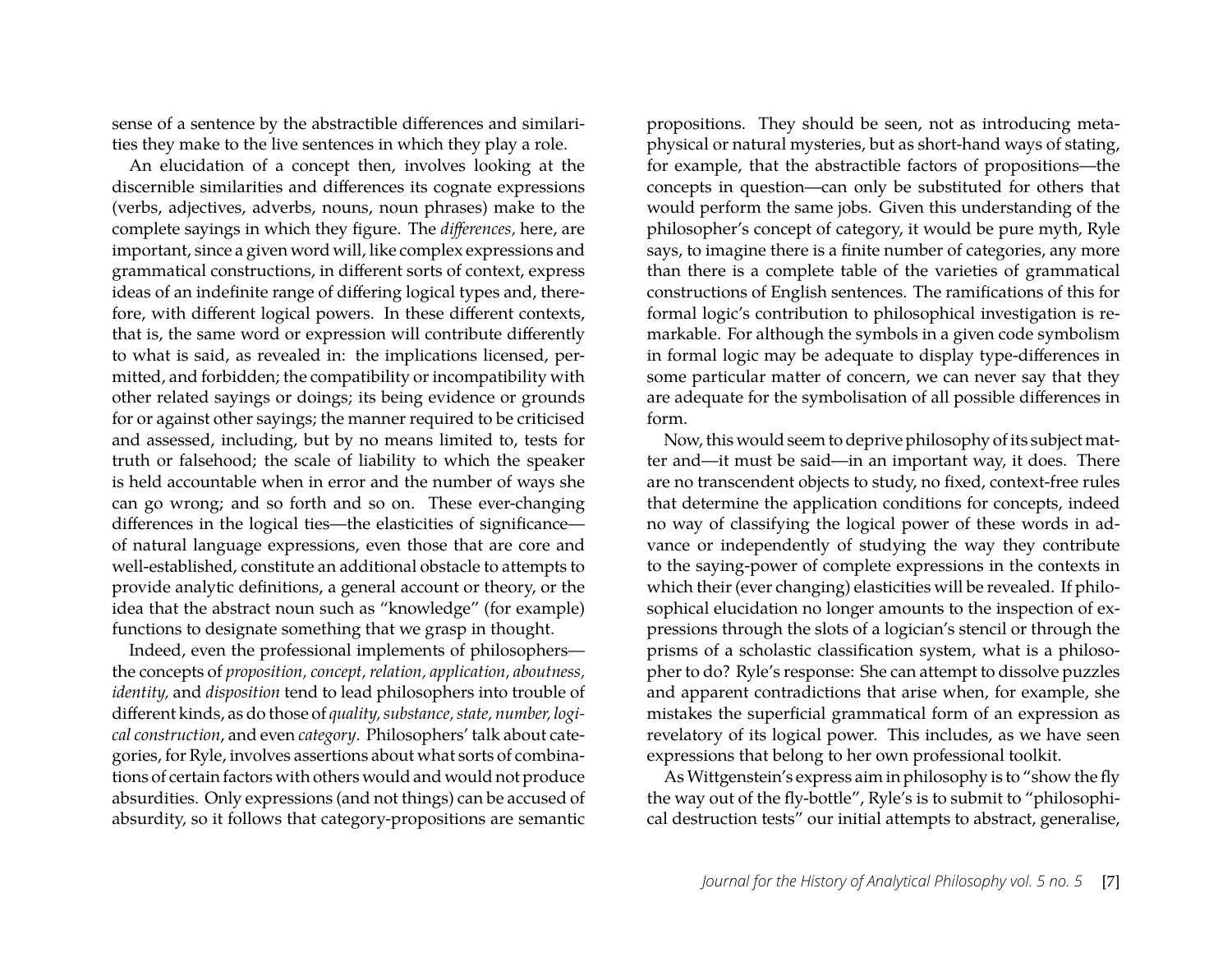and theorise about the ideas, or distinguishable factors, we identify in our expressions. It is also a destruction-test that is applied to philosophers' theories—which deliberately recommend that we operate with an idea as if it belongs to a particular category and thus results in paradoxes or absurdities. Ryle's *reductio ad absurdum* arguments, which he uses as his "flail and winnowing fan," by and large serve to show that these recommendations which force the expressions of natural language into the too few formal dockets that logicians have to offer fail to account for their saying-power. Indeed, Ryle is at his most impatient with philosophers who ignore what he deemed advances in philosophical logic; not only of those ignorant, in particular, of the insight that the logical form of an expression does not follow its grammatical form, but of those who accept too rigidly the formal apparatus of logicians for understanding and elucidating philosophically important expressions.

This view of the logic of natural language and its implication for philosophical enquiry was fully developed by the time Ryle decided to put his destruction-tests into action by concentrating on central concepts of the mind.

#### *The Concept of Mind*

Ryle's explicit target in *The Concept of Mind* is what he calls the "official doctrine" of which intellectualism, with its rationalist leanings, is but one aspect. We are familiar with this Cartesian doctrine today, for the well-known philosophical puzzles it engenders—ontological, epistemological, and semantic—are among those we study in courses in the philosophy of mind and are collected under the broad heading of "The Mind-Body Problem". Today's preoccupation of finding a place for the mind in a world that is fundamentally physical, or of accommodating the mental within a principled physicalist scheme, and of doing so without losing what we value, or find special, in our nature as creatures of minds, is a modern incarnation of the official doctrine. Its presuppositions give rise to concerns about mental-physical causation, self-knowledge, the problem of other minds, and the puzzle of how a necessarily private language, such as a language of thought, could provide the material for communication.

Though it is widely acknowledged that Ryle's arguments were instrumental in combatting the view that the mind and body are different kinds of things or substances, it needs a great deal of insistence to convince philosophers today that they affect *any* view that trespasses the logical type differences between the roles that mental and physical predicates contribute to the statements in which they figure. This very wide net yields an extraordinarily large haul.

Even at the time of Ryle's writing, the differences between the mental and the physical were not only portrayed as differences of thing or stuff, but also of attribute, state, process, change, cause and effect. Not only were minds thought to be things, but different sorts of things from bodies, so were mental processes thought to be causes and effects but different sorts of causes and effects from bodily movements. A rejection of this paramechanical hypothesis would not only affect quaint views about the will. Nor would it merely threaten causal theories of action. For the hypothesis is embodied in the very idea that mental predicates serve to name or mention—that is pick out or refer to—content-bearing, causally-efficacious internal states.

Let us set aside here the well-known problems of the explanatory power of the mental and mental causation and concentrate on the type-trespasses that threaten when we try to make sense of the notion that the saying power that mental verbs, such as "believes" or "knows", contributes to the live sentences in which they figure can be captured by assuming them to pick out inner—and thus "occult", at least to observers if not to the subject herself—mental states, events, or processes. (We will hold off until the next section the problems—prefigured in the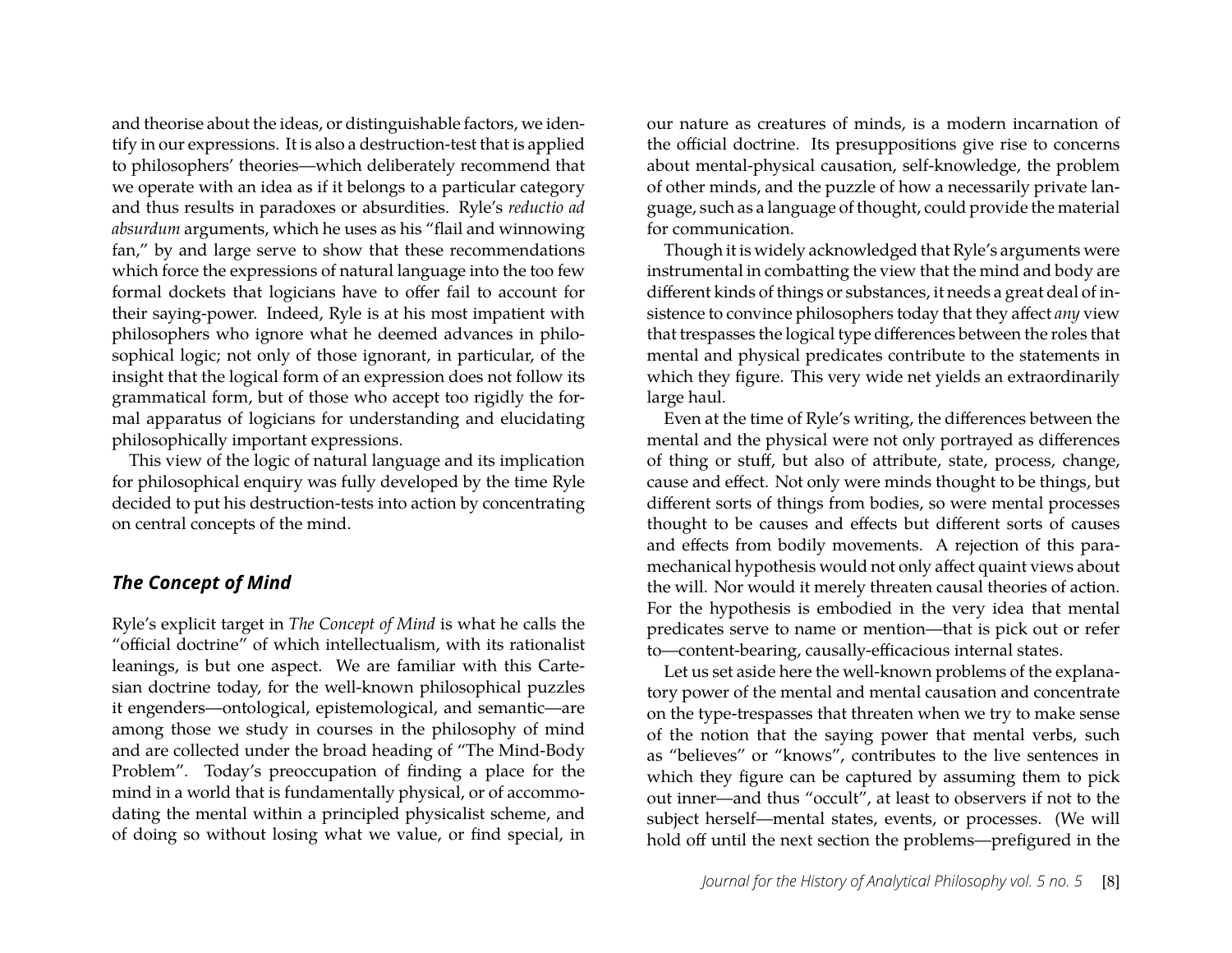discussion above—with the suggestion that these are "vehicles of propositional or semantic content".)

How does this view gel with the saying power of attributions of knowledge? When you, the reader of this introduction, are told that So-and-So knows French you are handed a ticket with which you can make a number of moves. This ticket will also serve as a justification for your having made these "journeys". There are indefinitely many and therefore innumerable inferences and predictions, for example, that the ticket licenses, together with indefinitely many and therefore innumerable exceptions that might render the ticket invalid for particular transactions. That is because they are dependent on the particular inflections of "knows French" as this expression is used on the occasion and on the particular circumstances pertaining to the one to whom the knowledge is attributed. You learn the former, by and large, as you master English and you come to understand the general and particular circumstances that might permit or defeat these dealings. I can point you in the direction of what you have learned by reminding you of the kind of permissions and limits you might anticipate: for example, that John (my husband), when reading *Le Monde,* would understand what it says unless it happens to be an article about monetary policy, that John would be able to translate into English articles written there, including the articles on monetary policy, but would not be able to draw the inferences or make the predictions for the latter topics as he might for those on politics. Emmanuel Macron, by contrast, would be expected to elaborate those articles on monetary policy but might not (for all I know) be able to translate them into Russian. Crediting a child, or indeed, a dog, with knowing French will involve rather different sets of standards. Solutré, for example, manifests his understanding of "Viens ici!" when he comes to me on this command and of "Au lit!" by going upstairs to bed. But his knowledge of French is rather limited, as one would expect of a largely untrained dog.

The verbs of knowledge will manifest their elasticities as they are called into service for the many jobs they are given: one cannot expect that their contribution to what is said remain fixed independently of the circumstances or the context.

Let us consider another example. When I overhear John say to the dog, "I know you know I'm about to go to the tip" he hands me a ticket to infer, first, that he, my husband, is indeed preparing to go to the *déchetterie municipale*, and that Solutré has exercised some sort of recognitional capacity which, as it turns out, was triggered by John's collection of empty wine bottles. The ticket would also serve to render intelligible Solutré's sudden excitement, barking, and attempt to fetch his lead. If John had said instead "Solutré thinks I'm going to the tip" as a response, perhaps, to my question why the dog has become excited all of a sudden, John leaves open the question whether Solutré is correct. Obviously, the saying power or logical ties of my claim—to a friend, say, who thinks John might have misunderstood my intentions—that "John knows that I am about to go to the tip" will differ in various ways. We cannot expect or render intelligible any concomitant excitement on John's part (at least not without additional information) or attempts to fetch a lead. We can, however, make sense of John's look of amusement, his putting various rubbish bags in the car, and so forth and so on.

Further, a more general attempt at a reminder of the saying power of "So-and-so knows French" or "So-and-so knows that such-and-such" will, like the elucidation of any cognitive or affective mental verb, necessarily embody subjunctive conditionals (what *would* happen *if*) and other subordinate clauses introduced with expressions such as "not", "in order to", "unless", "when", "any", "at the same time as", "most", either . . . or' and "in order not to". Ryle's frequent italicisation of these "introducers" serves to emphasise that the job performed by verbs of cognition, for example, require not just some simple auxiliary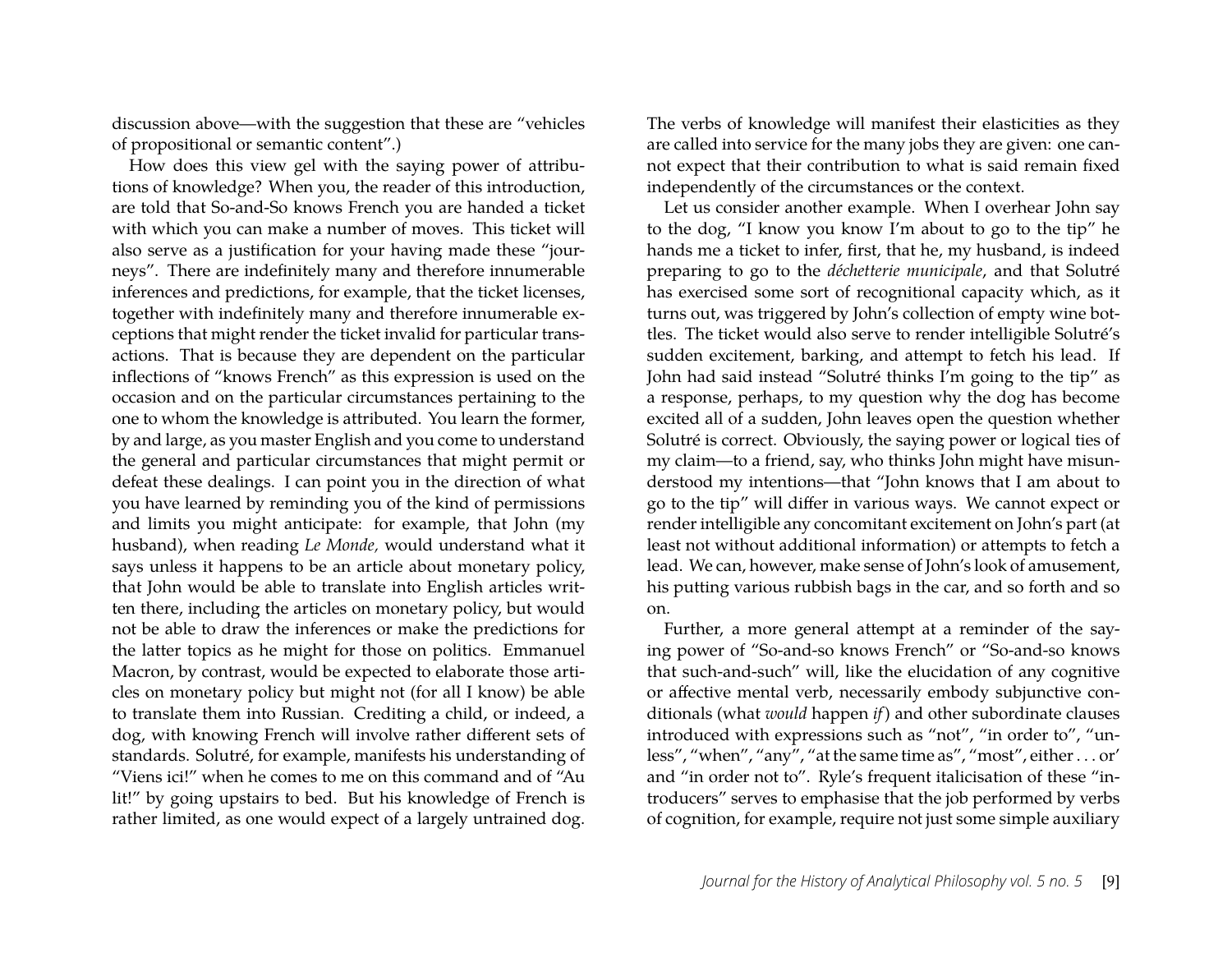nouns, adjectives, or verbs, but a host of syntactically variegated clauses that make reduction to *mere* episodes or happenings (for example, in terms of physical behaviour) impossible.

The very notion, then, that "knows", "believes", "surmises", and "thinks" function to pick out cognitive states, or that "wants", "desires", "intends", or "wills" pick out affective ones—indeed, that the role of these verbs is to name states, properties, events or processes, let alone *whose relation of identity* with states of the physical, biological, neurological organism is an open question, is sufficient to call foul. Worse, the thought that they function to pick out a sort of state which hovers uncomfortably between the two in having both logical and causal properties—the idea that they function to pick out "representations" understood as causally-efficacious, content-bearing states—is to introduce a "theoretical posit" that amounts to a very reification of the category mistake in question. It is *already* to have disastrously misunderstood the role that mental verbs such as "believes", "thinks", "knows", and "wants" contribute to the sentences in which they figure. The puzzles about self-knowledge, knowledge of other minds, mental causation, and necessarily private languages arise from Cartesian-inspired views about the relation between the mind and body and these are exacerbated, not resolved, by theories including physicalism and functionalism which accept these patently false presuppositions about how mental expressions function.

Several warnings about how this short discussion may be apt to be misinterpreted are perhaps in order. First, anxiety, depression, and pain are examples of "mental states" and doing arithmetic and telling jokes are examples of "mental processes" in a perfectly ordinary (and non-problematic) sense of the terms. To borrow Wittgenstein's metaphor, describing them thus helps to show the logical or grammatical post at which we station these expressions and may be helpful in averting misunderstanding. To assert that Ryle denied the existence of mental states or pro-

cesses without further clarification would threaten to confuse his rejection of assumptions in philosophical logic with his rejection of a commonplace. Second, the sentence "Solutré knows that John is going to the tip" is one which embodies a mental verb which takes as its complement a noun-phrase introduced by "that". This purely grammatical fact is not in dispute. What is contested is whether the saying power of such expressions can be elucidated by assuming that they function to designate something called "propositional attitudes"—which are in turn cashed out as a locatable (inner/outer) causally efficacious vehicle of propositional (or other sort of representational) content the nature of which occupied philosophers for several decades and now is taken for granted in functional/representational theories of mind. Three, philosophers interested in providing theories about the nature of mental phenomena will baulk at the idea that their "causal hypotheses" are to be construed as application-conditions for mental expressions. They insist they are making claims—empirical claims—about the nature of these concepts' referents. The problem however is that the scientific/metaphysical realism that underpins this rejoinder that ordinary mental concepts purport to refer to items or properties whose nature is open to empirical investigation—is precisely what Ryle is challenging. Four, one argument he marshals against this view is that the comments we make that embody mental expressions show them to have a use which is both regular and effective. We know how to make them with general correctness and to correct others when they turn out to be confused or mistaken: indeed an elucidation of the logical ties or saying power of these expressions will include typical considerations to which we would appeal in checking, correcting, or justifying their use. A theory of the mental that entailed that there *could be no* regular or effective use of these mental expressions has to answer to the fact that their account has managed to throw out a part of the phenomenon they set out to study with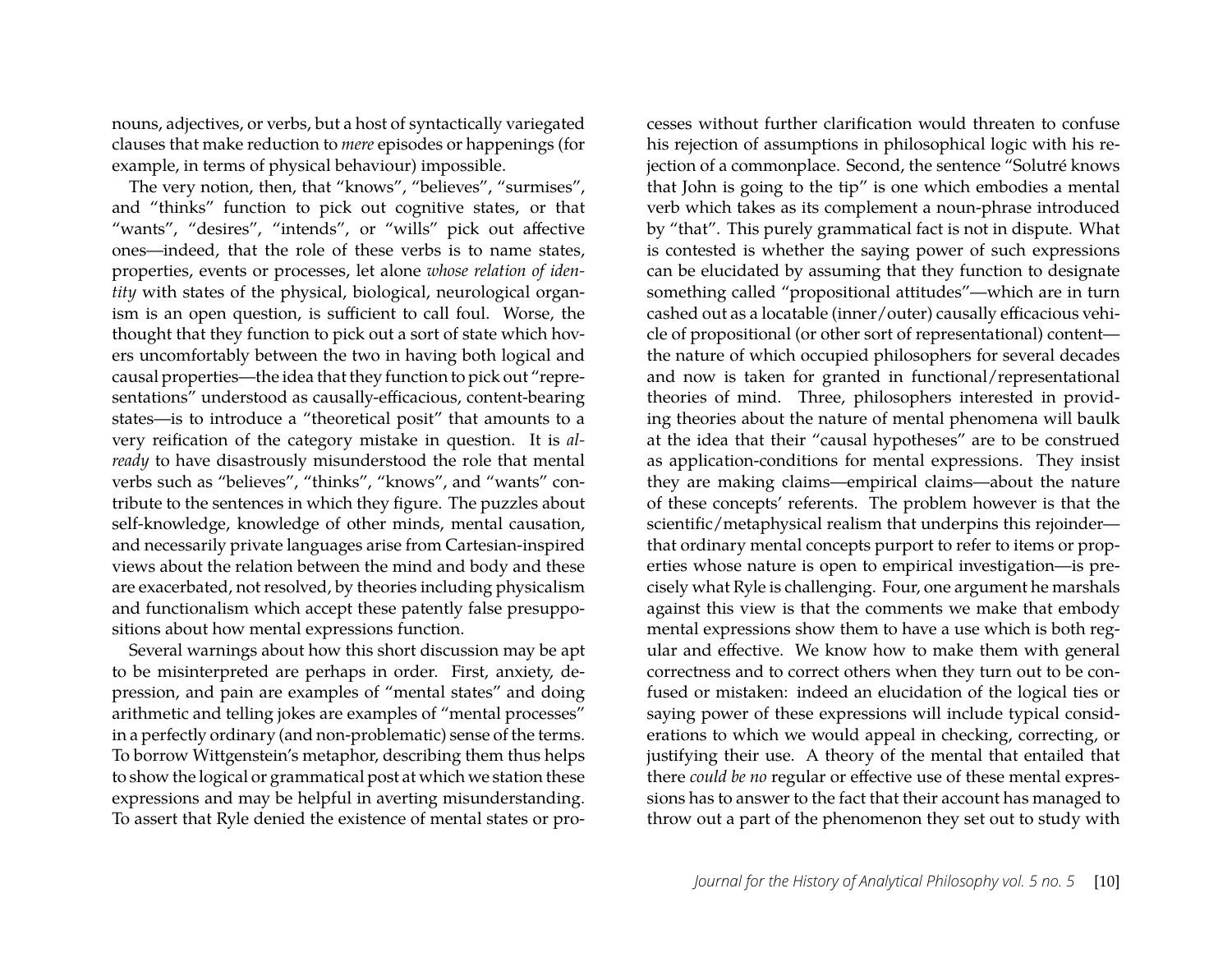their theory of it. This charge has nothing to do with the untenable suggestion championed by the logical empiricists about the constraints they sought to put on any meaningful statement. Complaints that Ryle is a "verificationist about meaning" utterly miss their mark.

I have hammered home the consequences, as I see them, of accepting the implication of Ryle's (and Wittgenstein's) work in philosophical logic and how this affects today's canon in philosophy of mind. I have done so in order to bring home how problematic it is even to employ the vocabulary of "content-bearing states" or "representational states" or "propositional attitude states" when attempting to assess Ryle's contributions to philosophy of mind and epistemology. The problems are merely iterated when theorists posit so-called "states of knowledgethat", "states of knowledge-how" or "propositional knowledge of special kinds of facts known under a practical mode of presentation". My particular examples above should put to rest the very idea that such entities can be discerned from the function of sentences in which these expressions ordinarily figure. Furthermore, it should be clear that when Ryle used the expression "know that" to contrast with "know how" in his arguments against intellectualism he was not tracking what we ordinarily imply every time we use the expression "knows that". There is no one thing that we ordinarily imply; nor, in particular, is our meaning elucidated by postulating a relation between a named subject such as Solutré and either an abstract object or an internal representation of whatever degree of complexity. He was coining a very particular and pithy way of distinguishing between performances that involve prior theoretical operations and those nonetheless thoughtful or intelligent performances that do not.

#### **Intellectualism**

We saw earlier that Ryle rejects the traditional thought that propositions are abstract objects, whether these be construed

as the meanings (qua nominata) of sentences, the (external) relata of acts of thinking, or, therefore, as the timeless, context-free, special subject matter of logic. They should be construed instead as abstractions from what live sentences of different languages, idioms, authors, or dates say when these sentences—for the purposes at hand—are deemed to say the same thing or perform the same role.

Similarly, the saying-power of a word or phrase is a functional factor—a discernible common locus—of a range of possible tellings, askings, advisings, threatenings, promisings, and so on. But if we thus invert the natural assumption that the saying-power of words and phrases can be learned, classified or discussed before the consideration of entire sayings, what becomes of the traditional doctrine in epistemology that the apprehension of propositions (qua sentence-meanings) and the apprehension of concepts (qua word-meanings) are supposed to be part of a psychological explanation of the ability to understand the complete expressions or those in which the concepts figure? It was supposed to be these objects of a higher-order, with which we become directly acquainted, that we "grasp" in thought and judgment.

Wittgenstein, in *Philosophical Investigations*, wonders what inclined his younger self to think that in speaking and understanding a language one is operating a calculus in accordance with strict rules. And he goes on to engage in a painstaking examination of the different senses in which we may be "guided by" or "following" rules. The same question occupies Ryle, who explores an ambiguity in the sense in which natural laws, mathematical truths, and the laws of logic "apply" to the world, and who comes to the same conclusion. There had better be a way of "following a rule which does not involve an interpretation"—to use Wittgenstein's expression—or a way of performing successfully by wont and not by prior theoretical operations—to use Ryle's. For if we require the following of higher-order rules as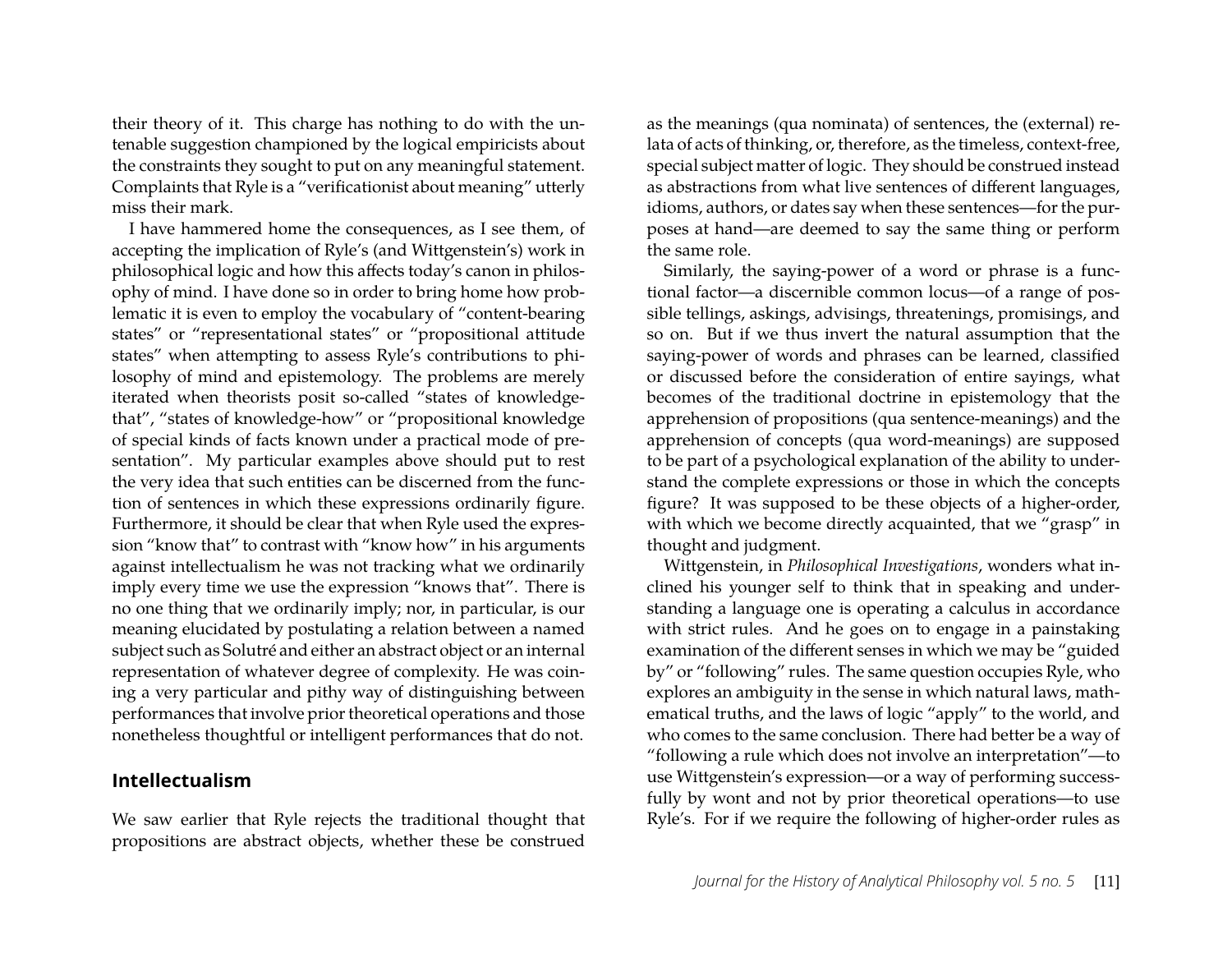a *necessary* condition for any successful performance—then we will be committed to a vicious regress.

To put the argument succinctly, performing some activity intelligently, rationally, or with reason cannot require prior theoretical operations such as deliberating, calculating, or following rules since these are activities that are themselves performed intelligently, rationally, or with reason. So it must be possible to act intelligently, rationally, or with reason without prior deliberation, calculation, or rule-following. Otherwise one would need to suppose the existence of prior theoretical operations *ad infinitum*.

Let us look at the situation more carefully. We are led, it seems, to talk about standards or norms in the first place because some of our activities or performances admit of good, bad, or medium marks. They are thus judged in relation to whether they come up to or fall short of standards. Perhaps in a large number of cases, these standards are merely implicit—they can be "read off" or abstracted from successful performances or activities by a tactician or theorist. Once codified into instructions or principles, they may be used subsequently as an aid in teaching or as a method for checking whether the moves have achieved the requisite standard, or in the light of which a participant in the practice may henceforth guide her performances. When they are thus used, the participants are engaging in a second-order activity that can sometimes—but not always—help them to achieve the standards sought for the lower-order practice. Why "not always"? First, following rules, like maps, recipes, formulae, or instructions in general involves sub-performances that themselves can be done badly, passably, or well. This includes reading the instructions correctly as opposed to misreading them; figuring out how they are to apply to the case at hand as opposed to misinterpreting what they require; and then implementing them correctly in one's performance. These are discernibly different ways in which the second-order operations might, and

indeed do, go wrong. Since the consulting, interpreting and implementing of instructions or principles are themselves performances that can be done well, passably, or badly, simply engaging in them cannot be sufficient for success in the original activity. And further, unless the higher-order activity is itself part of the challenge (as it is in logic and math exams when you are expected to "show your work") consulting the rules is often not necessary for being credited with having met the appropriate standards. For one *may* have engaged successfully in the original activity without having to reflect on or take a sideways glance at second-order principles.

This idea that we grasp propositions or the meanings *qua* nominata of sentences goes back to Plato and resurfaces, with variations, in Frege, Russell, and early Wittgenstein. Indeed it is the analogy with this view about sentence-meaning that funds the equally problematic view that our mental "states" are the vehicles of propositional, semantic, or representational content as well.

Perhaps the confusion arises when logical norms, mathematical truths, or concepts and propositions construed as word- and sentence-meanings, are themselves thought to be part of a Platonic third-realm and not, like instructions, recipes, or maps, obviously conventional symbolic structures that may be misread, misinterpreted or misapplied. The idea seems to be that what is used in the teaching of practices, consulted in the course of them, or read off by an observer, are mere expressions of rules: the real rules are something at which these expressions only gesture. Once grasped, apprehended or intuited by a participant in these normative activities there is no rational option but to do as the rule requires: apprehension of the rule is sufficient to determine and thus to explain how the one who grasps it acts as it mandates. According to this mythical picture, when expressions of the rules are not used in the learning or teaching of the activity, nor within the practice itself, those who have mastered it can be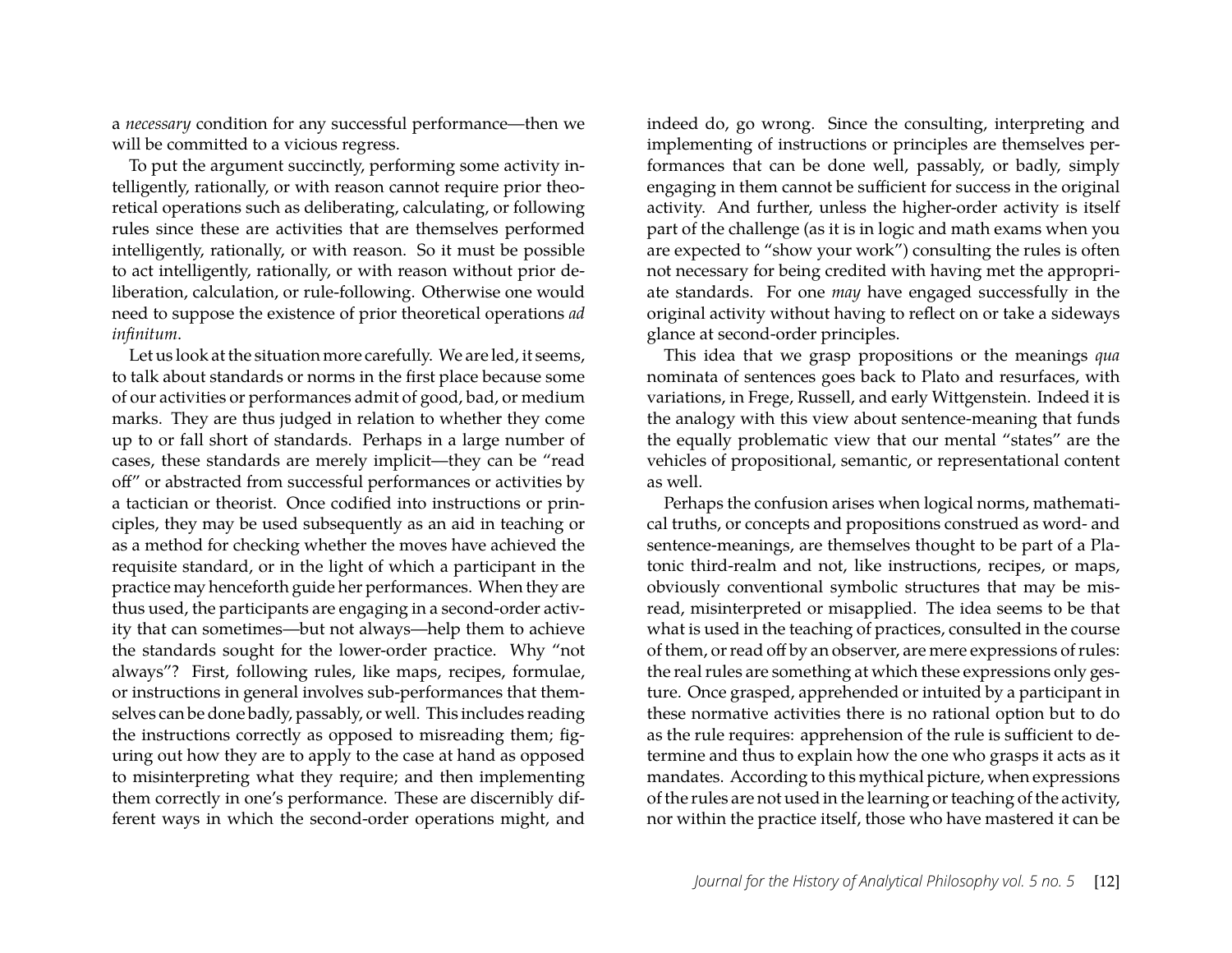credited with more than knowledge by wont of the relevant standards of correctness: they have (somehow) come into cognitive contact with rules that determine these standards, unexpressed or unrepresented though they may be, which (somehow) guide them and thus (somehow) explain their ability to act as they mandate. A "cavalierly" *realist* version of this myth supposes that the real rule, shorn of its expression, exists independently not only of any particular individual's grasp and propensity to act in accordance with it, but independently of human practices altogether: the rule consists in steps that are already drawn in advance.

A variation on this picture is that anyone who issues a command, who means something by an utterance, or who intends that his expression be taken in a certain way *has in mind* the way his command, meaning, or expression of intention should be acted upon in all possible circumstances, extending indefinitely into the future, as if the successful implementation of his command, or uptake of his meaning or intention, follows steps already drawn—in his mind—in advance and independently of the particular circumstances of his utterance.

The reach of this fantasy extends to most of the debated topics in philosophy today. Its attraction, as well as its metaphysical mysteriousness, is due to its seeming to accommodate the *objectivity* as well as the *force* of that which we hold most dear. For "rules" we can substitute "reasons", "principles of morality", "linguistic meaning", and "mathematical truths", to name a few. Moreover, if a person's acting morally, with reason, intentionally, or with knowledge of any kind is a matter of her having a private grasp of these rules, as the mythical picture suggests, then the *epistemology* of rule-following brings in tow further wonders about how we could ever know that one is to be credited (or not) with acting in any of these ways.

The attempt to "naturalise" this picture has done nothing to avoid its inherent problems. Jerry Fodor was in no doubt, for example, that his proposals were well within the line of fire of such regress arguments. In the introduction to *The Language of Thought*—which is partly responsible for the wide acceptance of functionalist and representationalist (if not computationalist) theories of mind—he remarks that it is difficult to think of an area of cognitive psychology in which the array of arguments in *The Concept of Mind* would not apply or in which Ryle does not apply them. He says, astutely, that

. . . it is perhaps Ryle's *central* point that "Cartesian" (i.e., mentalistic) psychological theories treat what is really a *logical* relation between aspects of a single event as though it were a causal relation between pairs of distinct events. It is this tendency to give mechanistic answers to conceptual questions which, according to Ryle, leads the mentalist to orgies of regrettable hypostasis: i.e., to attempting to explain behaviour by reference to underlying psychological mechanisms. [\(Fodor](#page-15-8) [1975,](#page-15-8) 5)

Fodor goes on to acknowledge that if this is a mistake, his whole discussion is in trouble. Indeed. For if we are to understand theoretical operations by analogy with, as Fodor suggested, deliberation before acting, or hypothesis-testing, or by analogy with the consultation of instructions, recipes, maps, diagrams, formulae, and so on, then there must be the possibility that the deliberation or consultation, interpretation and implementation of the instructions—even if it is allegedly implicit or unconscious goes awry. This is a simple corollary of the fact that an appeal to norms is what allows us to credit a "move" with good, medium, or bad marks. If we insist, against the recommendations of the regress argument, that the individual credited with a good performance must have somehow been guided by the rules embodying these norms, then, presumably she must have avoided being misguided by them. As Will Small shows in his contribution to this volume, this problem simply reappears when philosophers attempt to introduce additional layers of "normative mechanisms".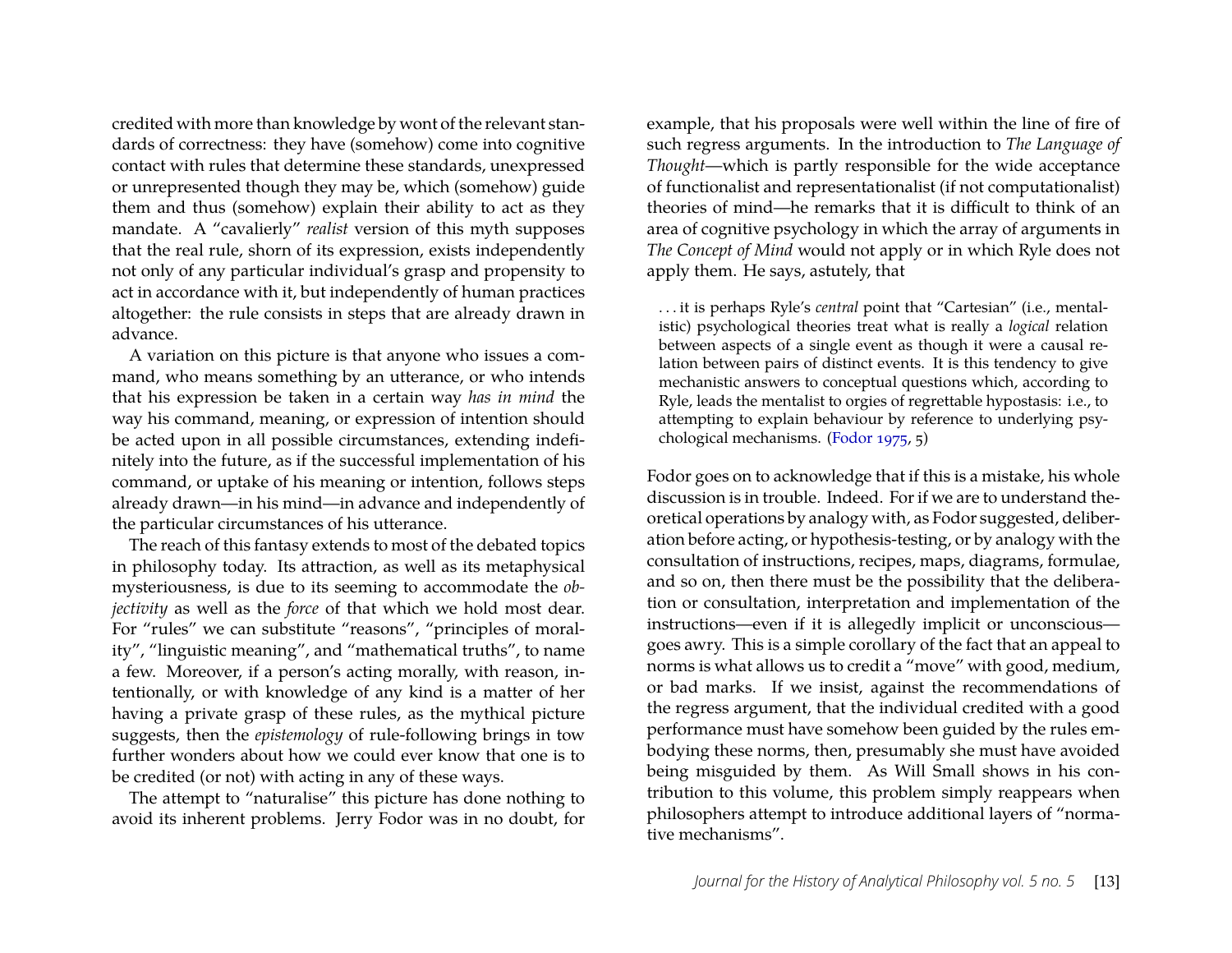In defending his own version of a representational theory of mind—one that construes cognition as (implicit, first-order) rule-governed computations over syntactically structured symbols or representations—Fodor attempts to avoid the regress by claiming that the (implicit) appeal to explicit rules is halted since the second-order rules that govern these first-order computations are reducible to built-in causal processes. This, in effect, is to concede the original conclusion of Wittgenstein's and Ryle's regress arguments, to wit, that there must be a way of following a rule that does not require an interpretation. or "knowledge-how" is logically prior, and thus not reducible, to "knowledge-that". It is also to concede that not every performance which can be evaluated in the light of standards or norms must have involved an explicit or appeal to those norms.

Nonetheless, Fodor, and those that follow in positing further and further iterations of normative mechanisms, nonetheless owe us an explanation why we needed to posit these occult processes to begin with. For doing so resurrects all of the mysteries of the mind-body problem discussed above. The fact is that we just do credit individuals with achievements or blame them for failures—in acting rationally, for reasons, morally, intelligently, in speaking and understanding a language, and so on—in virtue of having or failing to have satisfied norms, even if we cannot credit them with having cast a sideways glance at any putative instructions that codify these norms. We certainly do not base these normative judgements on "explanations to the best hypothesis" about their (mechanised) subsystems.

In any case, rules have different explanatory functions from those of natural laws. The rules that govern rational action or logical inference, for example, help us to identify what is incorrect in certain performances and correct in others. Such explanations function by showing how the performance attains or fails to attain the standards or norms set for the practice. These are explanations relatively high up Ryle's "sophistication lad-

der". They are descriptions of the referee, theorist, or tactician. Once theoretical operations such as hypothesis-testing, deliberation, map-reading, following diagrams, images, formulae, etc. are "mechanised" in this ideal fashion, two different kinds of explanation are conflated. The first, by appeal to standards or norms that are codified in the performance-rules that govern some activity or practice; the second, by appeal to causal relations or to the laws of nature which are supposed to subsume them.

This is perhaps what Ryle means when he says that the intellectualist legend should be rejected not merely because it tells myths but because those it tells are not of the right type to account for the facts which they are invented to explain. As Bäckström and Gustafsson so nicely demonstrate, the idioms in which they are expressed belong to different forms of discourse. They come from different founts.

\* \* \*

I have suggested that the very notion of content-bearing, causally efficacious mental states, let alone representational states of knowledge-that or knowledge-how, and so forth, embodies the very presuppositions that Ryle calls into question. Thus my pessimism about engaging in a debate in which Ryle is to play a part against a framework in which so much of what he has had argued against is taken for granted as true. But the contributors to this volume are braver souls than I. It is to their work that we should now turn.

> **Julia Tanney** drjuliatanney@gmail.com